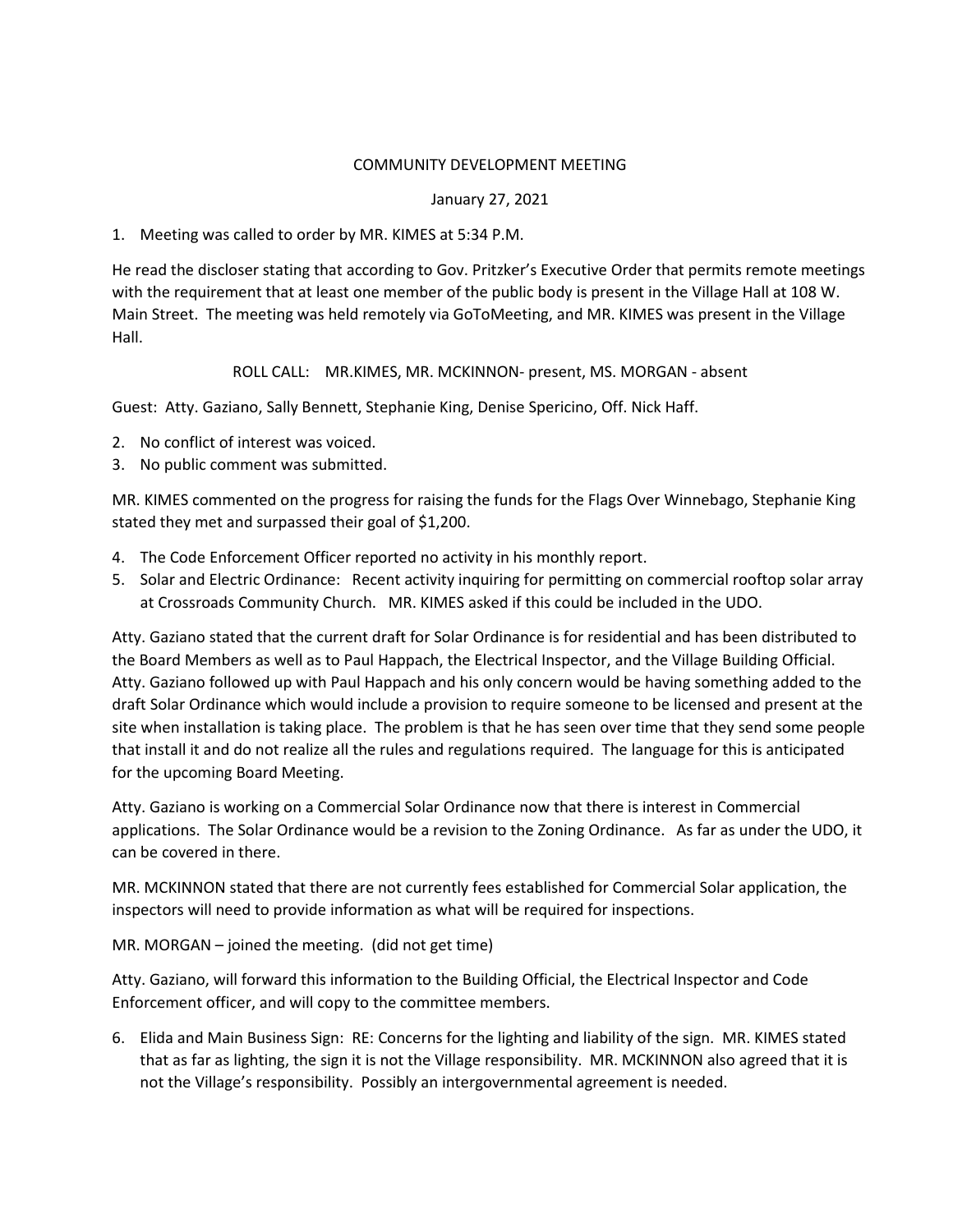Denise Spericino commented that the WACC is not interested in ownership of the sign or want the liability of the sign. The Chamber has no responsibility in regard to the sign, but rather passes along information. The Scoop asked about lighting the sign. MR. KIMES commented on the cost of the requested updates is not the taxpayer's responsibility.

Ms. Spericino reiterated that the Chamber does not want the responsibility and liability of the sign. She then moved to comment on the sign on Hwy. 20 placed by The Scoop. And, stated that the Village paid for the installation of the sign. Atty. Gaziano, does not recall there being any payment for the sign by the Village. Sally Bennett also did not see anything that was specific to the sign and stated that she would need to confirm that with Public Works.

7. Fourth of July: Last year was cancelled. MR. KIMES stated there is money in the budget for the Fireworks this year. To accommodate the fireworks, he suggested the idea of remaining in the vehicles during the Fireworks.

MR. MCKINNON is hopeful to have them, but at present we do not have the "green light" for gatherings from the State.

Off. Haff stated the contract date for Fireworks is April  $1^{st}$ , not March  $1^{st}$  as in the past.

MR. KIMES stated that the parade would be difficult to accommodate a large crowd if social distancing is in place.

Stephanie King asked about the planning for the events, and guidance from the Board. She also asked what is expected of the committee in order to make this happen in terms of fundraising and what dollar amount is needed to make that happen.

MR. KIMES stated the balance of \$3,401.33 in the 4<sup>th</sup> of July account.

MR. MCKINNON commented that a dollar amount to be raised needs to be addressed, whether it is allowed or not, as well as what is available from the Village.

Sally Bennett commented on the 4<sup>th</sup> of July budget, which was set with a \$5,000 donation in addition to what has been received to date.

Sally Bennett asked if there would be a plan B, if not able to have on the  $4<sup>th</sup>$  of July, such as to plan it for possibly Labor Day. MR. MCKINNON said, that was an option last year, and should be factored into the plan. Mr. Haff stated that the cost of having it on a different holiday, could be similar to having it on a date other the  $4^{th}$  such as the  $3^{rd}$ , or the  $5^{th}$  of July.

MS. MORGAN agreed that the committee should fund raise and get commitments to have the Fireworks with social distancing. If we have the Fireworks without gathering on the field, but rather at the vehicles. MS. MORGAN would like to see proceed with the intent to have the fireworks on the Fourth.

MR. MCKINNON stated that even watching from the vehicles will require discussions with the school for viewing the fireworks on the field.

Concerns for traffic and policing the crowd were expressed by Officer Haff.

MR. MCKINNON stated that realistically having a Fireworks display from cars only would be limited.